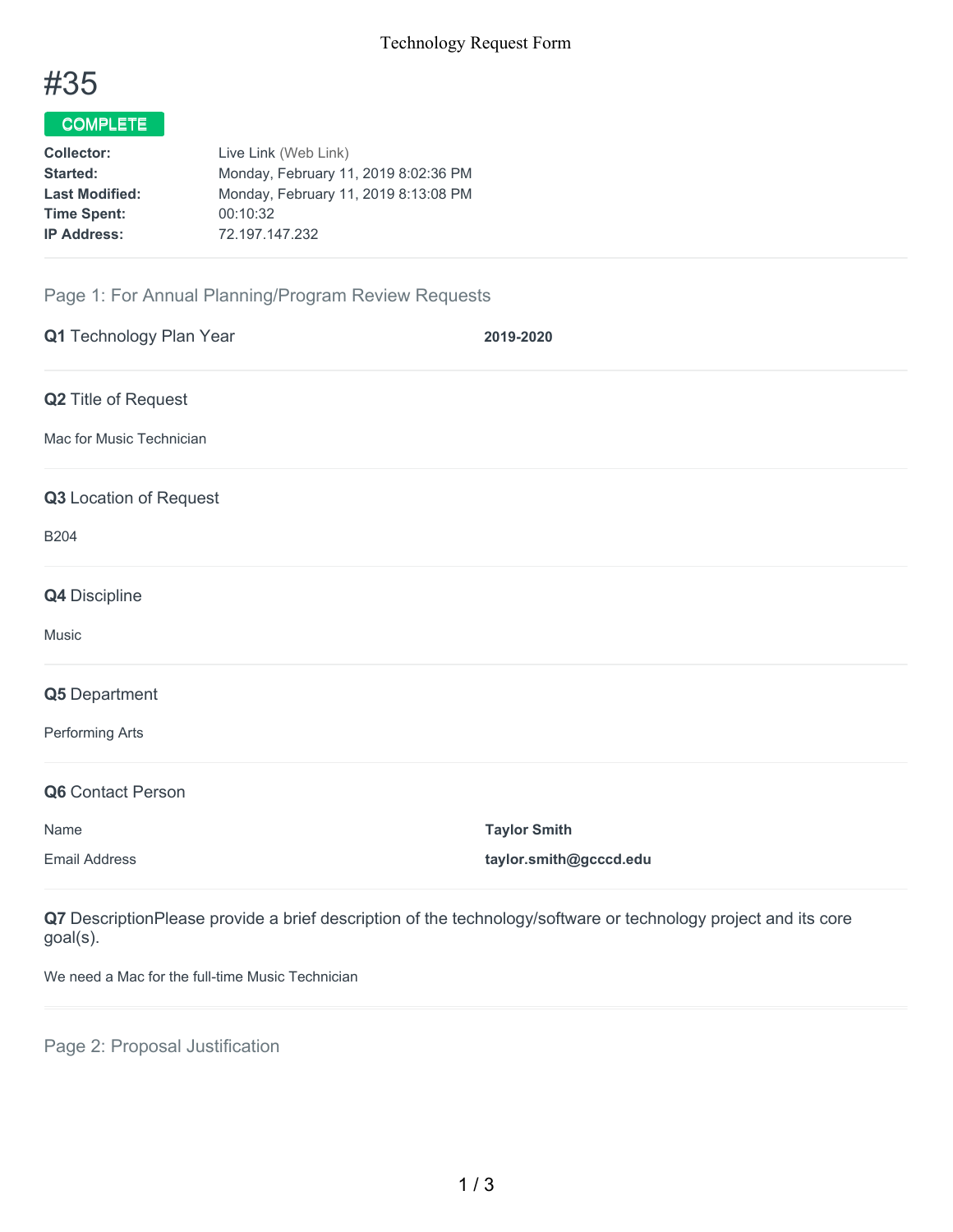### Technology Request Form

| Q8 Please explain how the technology or enhancement          |
|--------------------------------------------------------------|
| supports the strategic plan. Include information on how      |
| students will be impacted and/or employees or the            |
| college or district overall. Consider whether this would     |
| this be a district-wide implementation. Which Strategic      |
| Plan priority (or priorities) are supported by this request? |
| To access the Strategic Plan, please click here.             |

#### **Organizational Health,**

| Other (please       |
|---------------------|
| specify):           |
| Community relations |

**Q9** How does the request support the above priorities?

The Music Technician is one of the primary ways the department communicates its activities (concerts, etc.) to the outside world. He needs the proper tools to do this correctly.

| Q10 Who would this impact? Please select all that apply. | Employees.     |
|----------------------------------------------------------|----------------|
|                                                          | <b>College</b> |

**Q11** How would this impact the above group(s)?

support of a legal mandate?

mandates, accreditation, etc.

The Music Technician needs the right tools to do his job. This includes a Macintosh computer. All of the other computers in the department are Macs. The Technician is supposed to provide assistance with these computers (including student mentoring), but can't if he is working from the wrong platform (Windows). Additionally, he is tasked with creating media to advertise concerts, prepare programs, etc. but can't do as good of a job using non-pro-level tools.

**Q12** Does the technology support a state-wide initiative or is it a legal mandate or in support of a legal mandate? **No Q13** If yes, please explain how the technology supports a state-wide initiative or is it a legal mandate or in **Respondent skipped this question**

**Q14** Please be aware that projects, once approved, are typically scheduled 6 months to a year in advance. Consider the consequences if the technology/software is not implemented, upgraded or renewed.What are the consequences if the technology/software is not implemented/upgraded, or renewed? Examples: Security concerns, loss of FTES,

The Music Technician will continue to not be helpful in the MIDI lab and in the classrooms (1005 Mac). The media he creates for advertising will continue to be sub-par.

**Q15** What is the number of students impacted per semester if the technology/software is not implemented, upgraded or renewed?

400